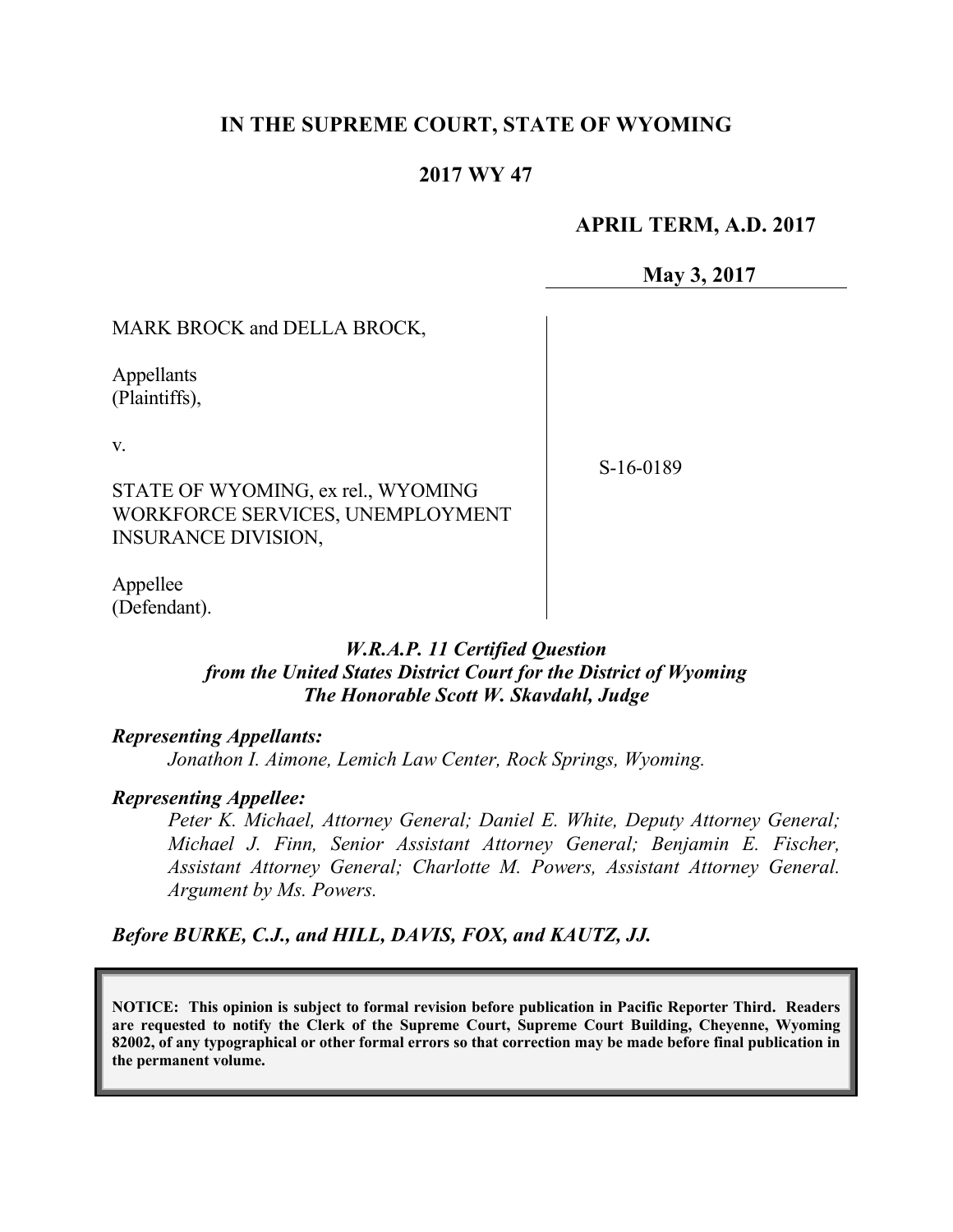## **BURKE, Chief Justice.**

[¶1] The United States District Court for the District of Wyoming certified a question to this Court concerning the relative priority of liens against real property. This question asks us to determine whether a lien created by a certificate of purchase for delinquent taxes held by Appellants, Mark and Della Brock, is superior to a lien held by the State of Wyoming, Department of Workforce Services, for unpaid contributions to the unemployment compensation fund. We answer the certified question in the affirmative.

# *CERTIFIED QUESTION*

[¶2] Is a lien against real property created by a certificate of purchase for delinquent taxes pursuant to Wyo. Stat. Ann.  $\S 39-13-108(d)(ii)$  superior to any lien held by the State of Wyoming, Department of Workforce Services under Wyo. Stat. Ann. § 27-3-511(b) for unpaid contributions and interest to the unemployment compensation fund?

# *FACTS*

[¶3] The federal district court's certification order contains a statement of facts pertinent to the certified question. According to that order, this case concerns real estate in Uinta County and encumbrances against the property arising from the failure of Sagebrush Broadcasting Company, Inc. to satisfy various financial obligations. Claims against the property have been asserted by the Brocks, the Department of Workforce Services, the United States Internal Revenue Service, and others. The Brocks paid past due taxes on the property in 2010 and obtained a "Certificate of Purchase of Real Estate for Taxes" relating to the property. They also paid taxes on the property through October 2014. They claim they are entitled to approximately \$22,000 in satisfaction of the taxes (including interest), costs, and attorneys' fees incurred in perfecting their title to the property.

[¶4] The Department has also filed liens against the property for delinquent unemployment insurance contributions, interest, and fees. The Department filed its first lien on August 23, 2006, and subsequently filed an additional 14 liens against the property. As of May 2016, the delinquent contributions, plus interest, totaled \$19,683.47. The Internal Revenue Service filed its lien in 2009 for unpaid federal tax liabilities assessed against Sagebrush. The IRS's lien is in the principal amount of \$74,983.24.

[¶5] This litigation began in January 2015, when the Brocks filed suit in state district court seeking foreclosure of their lien and a declaration that their lien is superior to all other encumbrances against the property. The Brocks named the Department and the IRS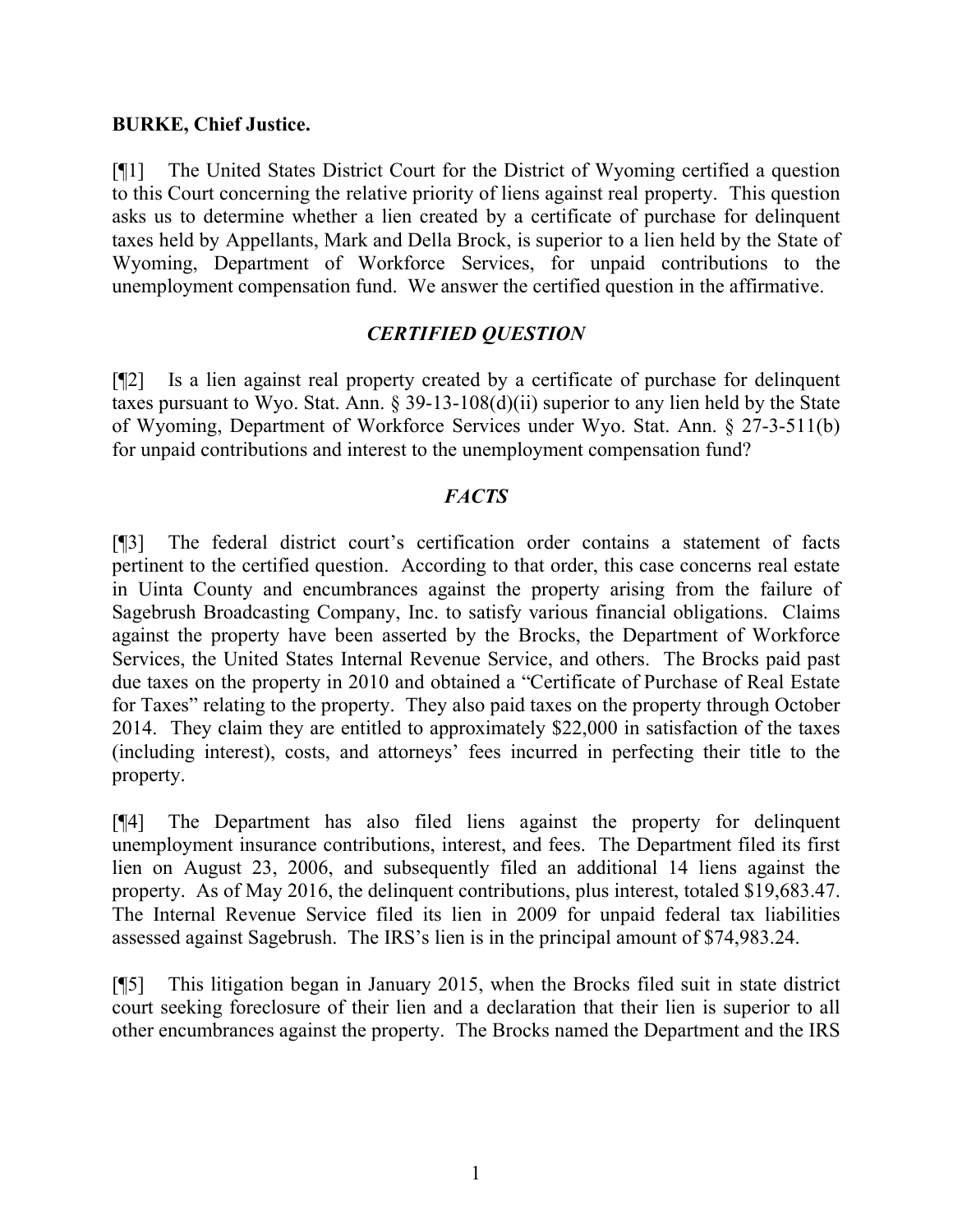as defendants.<sup>1</sup> The IRS removed the case to federal district court and has conceded that both the Brocks' and the Department's liens have priority over its federal tax liens.

[¶6] The federal district court certified the issue to this Court to determine the relative priority of the interests held by the Department and the Brocks in the Sagebrush property. We agreed to answer the certified question.<sup>2</sup>

## *STANDARD OF REVIEW*

[¶7] The certified question presents an issue of statutory interpretation. We review questions of statutory interpretation *de novo*. *Yager v. State*, 2015 WY 139, ¶ 7, 362 P.3d 777, 779 (Wyo. 2015).

## *DISCUSSION*

[¶8] In answering the certified question, we apply our usual rules of statutory interpretation: "Our paramount consideration is the legislature's intent as reflected in the plain and ordinary meaning of the words used in the statute. Initially, we determine whether the statute is clear or ambiguous." *Spreeman v. State*, 2012 WY 88, ¶ 10, 278 P.3d 1159, 1162 (Wyo. 2012).

> A statute is unambiguous if its wording is such that reasonable persons are able to agree as to its meaning with consistency and predictability. Unless another meaning is clearly intended, words and phrases shall be taken in their ordinary and usual sense. Conversely, a statute is ambiguous only if it is found to be vague or uncertain and subject to varying interpretations. In determining whether a statute is ambiguous we begin by making an inquiry respecting the ordinary and obvious meaning of the words employed according to their arrangement and connection. We construe the statute as a whole, giving effect to every word, clause, and sentence, and we construe all parts of the statute *in pari*

 $\overline{a}$ 

<sup>&</sup>lt;sup>1</sup> Sagebrush, Radio Management Associates, Inc. and Millcreek Broadcasting, LLC were also named as defendants, but they defaulted. Their interests are not at issue in this proceeding.

 $2$  The Brocks' reply brief in this matter included an appendix containing the United States' Response to Cross Motions for Summary Judgment, filed in the federal district court. The Brocks contend the argument presented by the United States in that pleading supports its interpretation of the relevant statutes. The Department moved to strike the appendix and we took the matter under advisement. The position espoused in the United States' pleading is ultimately not an appropriate source of authority in our analysis of the certified question, and it has no bearing on our decision in this case.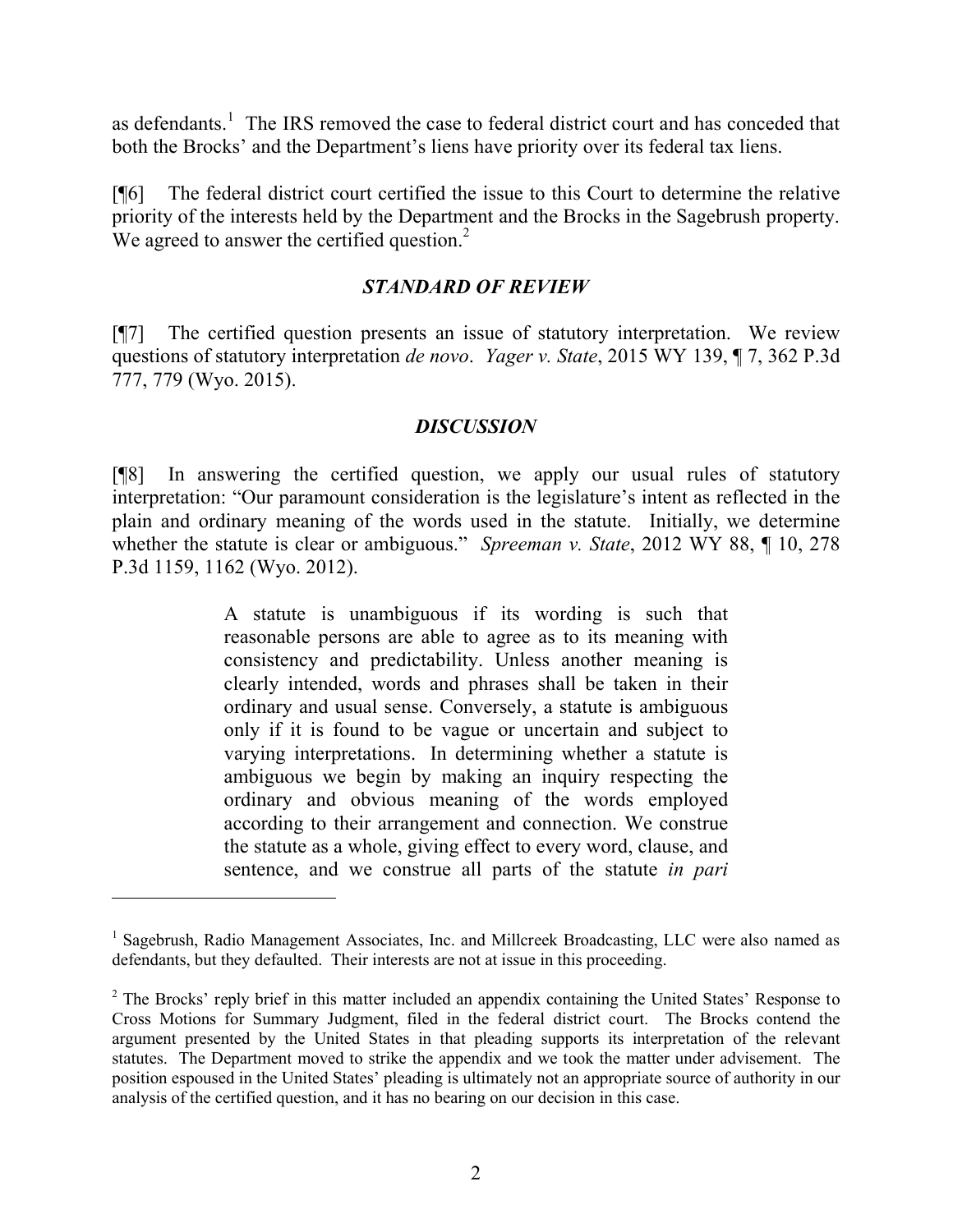*materia*. When a statute is sufficiently clear and unambiguous, we give effect to the plain and ordinary meaning of the words and do not resort to the rules of statutory construction.

*Jones v. State*, 2011 WY 115, ¶ 11, 256 P.3d 536, 541 (Wyo. 2011).

[¶9] The Brocks claim their lien is superior to that held by the Department pursuant to Wyo. Stat. Ann. § 39-13-108(d)(ii) (LexisNexis 2015). That statute provides:

(d) Liens. The following shall apply:

(i) Taxes upon real property are a perpetual lien thereon against all persons excluding the United States and the state of Wyoming. . . .

(ii) Any person, county, municipality or political subdivision holding a certificate of purchase or tax deed issued for delinquent taxes has a lien against the real property which is subject to the certificate of purchase or tax deed to the extent of taxes, costs and penalties accrued plus interest, accruing penalties and the value of improvements placed on the real property by the lienholder or his assigns while lawfully in possession of the premises. *The lien is superior to all other liens except those created by junior tax sales or payment of subsequent taxes by another person.*

(Emphasis added.) The Brocks claim the statute unambiguously makes their lien superior to the lien held by the Department because the Department's lien is not a lien "created by junior tax sales or payment of subsequent taxes by another person."

[¶10] The Department claims a lien against the property under Wyo. Stat. Ann. § 27-3- 511(b), which provides in pertinent part: "The amount of contributions and interest due the department is a lien upon all real . . . property . . . owned or acquired by the employer." That statute authorizes the filing of a lien for unpaid contributions but does not contain any provision pertaining to the priority of any lien filed under the statute. The Department relies upon Wyo. Stat. Ann.  $\S 27-3-512$  in support of its claim that its lien has priority. The statute provides:

# **§ 27-3-512. Priority over other claims under receivership.**

If an employer's assets are distributed by court order under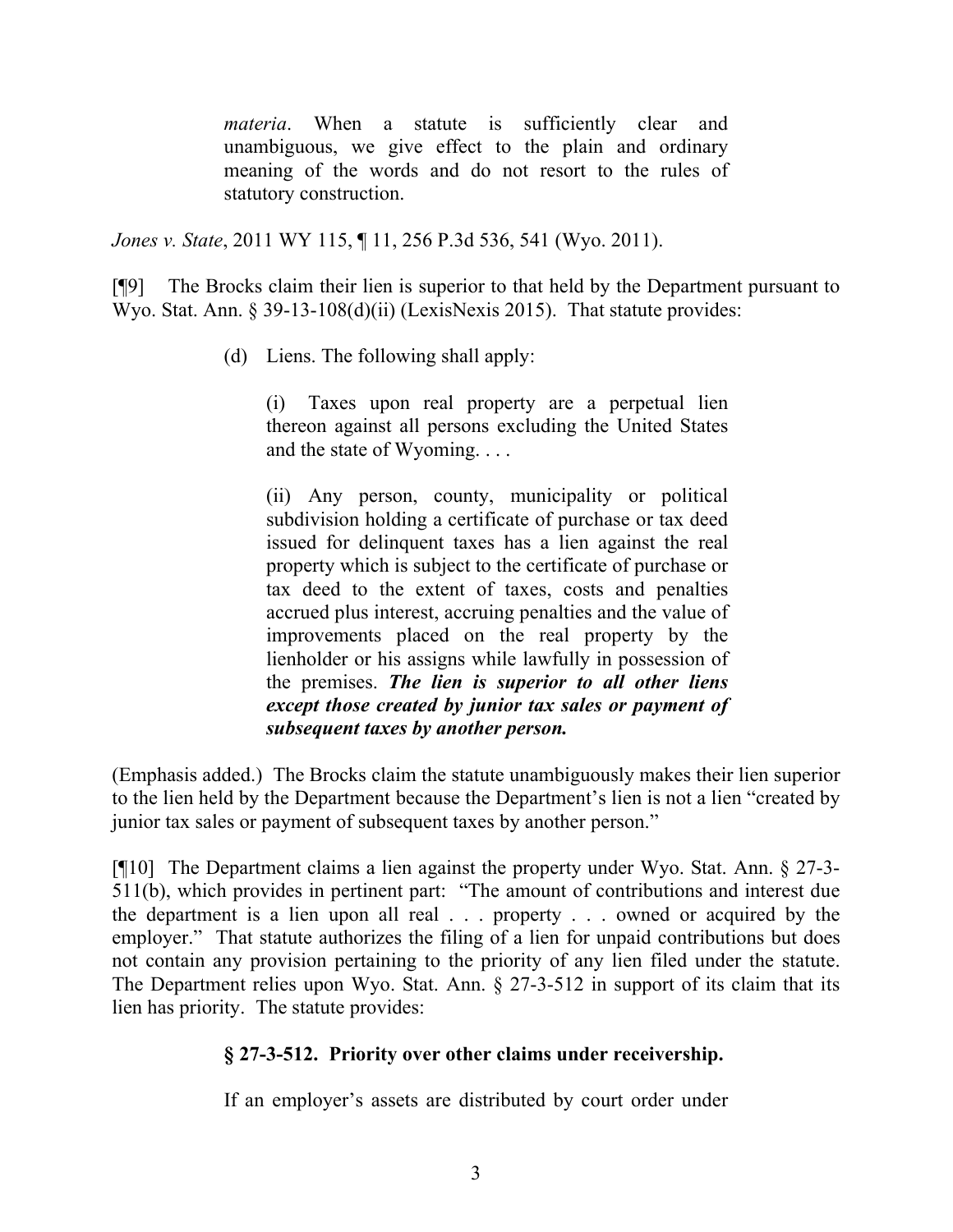receivership, assignment, adjudicated insolvency or other proceeding, contributions under this act [§§ 27-3-101 through 27-3-704] *shall have priority over all claims except taxes* and claims for wages of not more than two hundred fifty dollars (\$250.00) per claimant and earned within six (6) months before the proceeding. Priority of contributions in cases adjudicated under 11 U.S.C. § 101 et seq. shall be as provided by 11 U.S.C. § 507(a).

(Emphasis added.) Relying on the priority language in the statute, the Department asserts that the Brocks' lien is not a claim for "taxes" under Wyo. Stat. Ann. § 27-3-512. Consequently, the Department contends that Wyo. Stat. Ann. § 27-3-512 gives their lien priority, and that the statute is in "irreconcilable conflict" with Wyo. Stat. Ann. § 39-13-  $108(d)(ii)$ .<sup>3</sup> The Department claims that "conflict" between the statutes creates an ambiguity which must be resolved by this Court. According to the Department:

> [T]he Brocks do not have a lien for taxes. Instead, the Brocks have, by virtue of their "certificate of purchase," a "lien against the real property . . . to the extent of taxes, costs, and penalties accrued plus . . . the value of improvements placed on the real property by the lienholder." Wyo. Stat. Ann. § 39- 13-108(d)(iii). The Brocks' proposed construction fails and does not solve the ambiguity between the two statutes when they are construed together.

The Department claims that the ambiguity should be resolved in its favor, and that its lien should be found to have priority over the Brocks' lien. We do not agree.

[¶11] We rejected a similar argument in *Barlow v. Lonabaugh*, 61 Wyo. 118, 156 P.2d 289 (1945). In that case, the owners of property in Sheridan County failed to pay the

<sup>&</sup>lt;sup>3</sup> Both the Department and the Brocks have proceeded under the assumption that the priority language in Wyo. Stat. Ann. § 27-3-512 applies in this case. As noted above, Wyo. Stat. Ann. § 27-3-512 is entitled "Priority over other claims under receivership." The first sentence of the statute indicates that it is applicable only "If an employer's assets are distributed by court order under receivership, assignment, adjudicated insolvency or other proceeding … ." There is nothing in the facts provided by the district court to indicate that this legal action falls within any of the situations identified in the statute other than possibly as an "other proceeding." Stated differently, there is no indication that the employer, Sagebrush, is in receivership or other similar proceeding. It is not immediately apparent that the instant case involves a situation where Sagebrush's "assets are distributed by court order." Fortunately, it is not necessary for us to resolve this question in order to answer the certified question. We will proceed with our analysis by assuming, but not deciding, that the priority language of Wyo. Stat. Ann. § 27-3-512 applies to this case.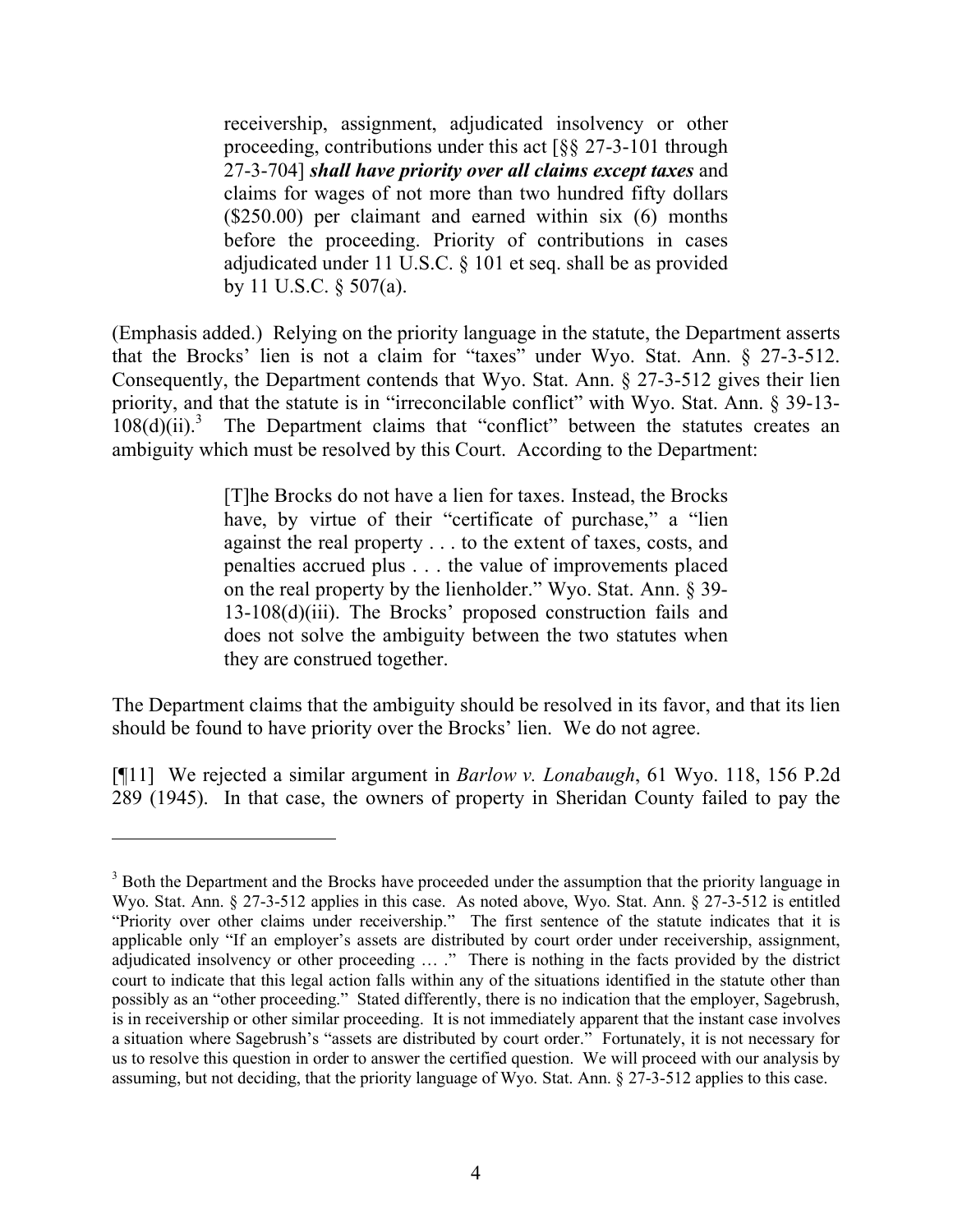assessed property taxes. The property was subsequently sold to the county. When the owners failed to redeem, the county treasurer issued a tax deed to the county for the property.<sup>4</sup> Id., 61 Wyo. at 125, 156 P.2d at 291. The county subsequently sold the property to a private purchaser. The litigation was initiated by the holder of special assessment bonds issued for a paving assessment that were in default. *Id.*, 61 Wyo. at 124, 156 P.2d at 290. The bondholders claimed that their interest in the property was superior to the rights of the current owners because the tax lien had been extinguished when the current owner purchased the property from the county. The position espoused by the bondholders in *Barlow* was similar to the one taken by the Department here:

> defendants do not have nor assert a tax lien, and are not attempting to foreclose one. They merely have a quit claim deed from the county, and the county in turn acquired its title by deed from the owner and not through a completed tax sale. . . . In purchasing a quit claim of the property from the county, the county's claim or lien for general county and state taxes was discharged. From then on the defendants had the property as any private purchaser. When the county's prior lien for general taxes was paid and satisfied, the county no longer had a lien, and there was no question remaining as to priorities of liens as only one lien remained, namely the special assessment liens.

*Id.*, 61 Wyo. at 127, 156 P.2d at 291-92. We rejected that contention and, in doing so, noted our agreement with other jurisdictions that had considered the issue:

> The case of *White v. Thomas*, 91 Minn. 395, 98 N.W. 101, dealt with this situation. The court said:

> > "It is further claimed by respondent that the lien of the state for general taxes, after it has become the subject of private ownership, is subordinate to the liens of the city for local assessments. If this means, as we understand that it does, that the purchaser of the lien of the state takes it subject to all then existing liens of the city for local assessments, the claim is clearly wrong. Such a rule would practically emasculate the law

 $\overline{a}$ 

<sup>&</sup>lt;sup>4</sup> Title to two parcels of property was at issue in *Barlow*. The owners of one parcel advised the county that they did not intend to redeem and quitclaimed the property to the county. The county treasurer executed a tax deed to the county for the other parcel after the time for redemption had expired. *Id.*, 61 Wyo. at 125-26, 156 P.2d at 291.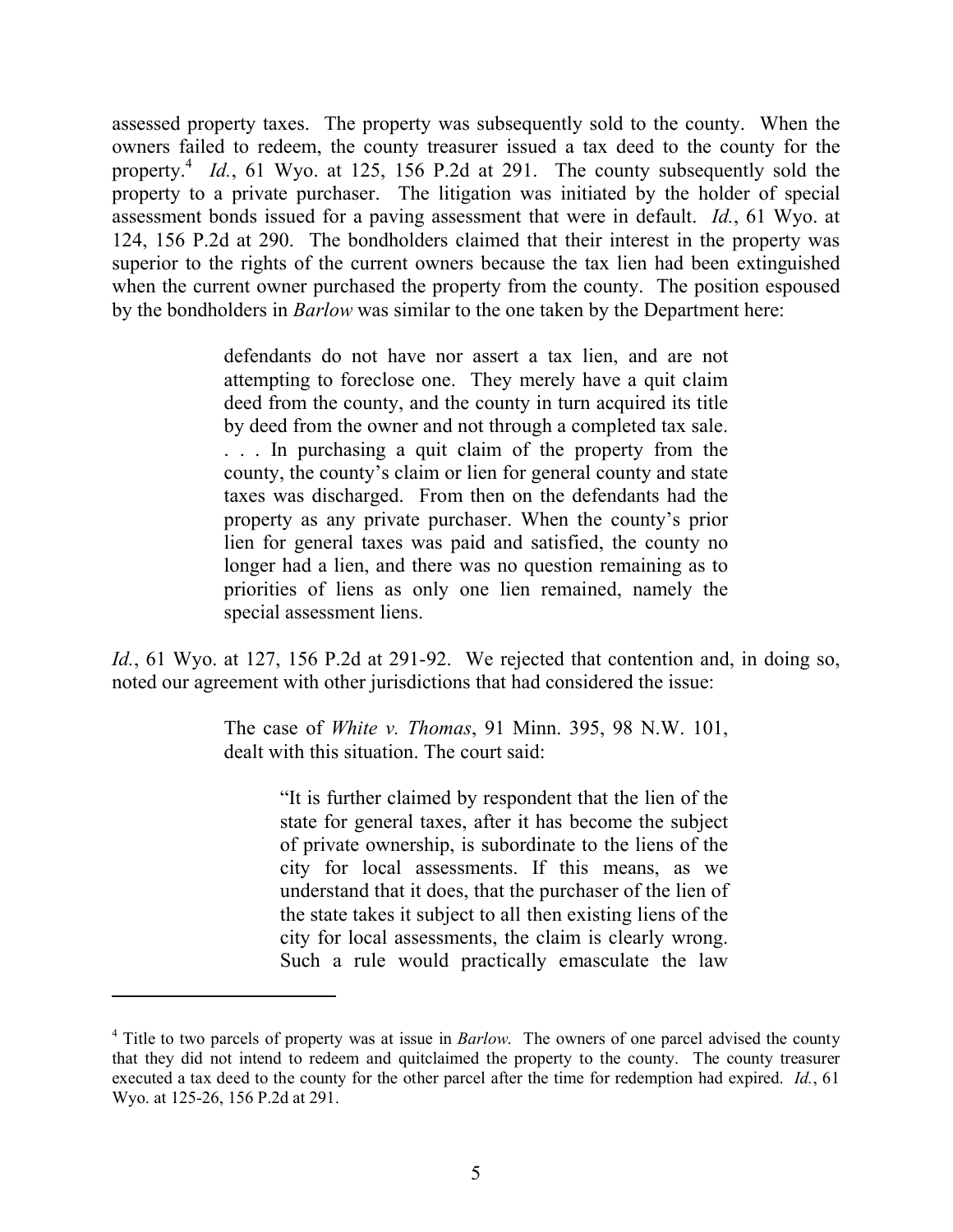giving to the state a paramount lien, for the only way the state can realize on its lien is to sell, subject to redemption, the land upon which the lien rests, to private parties. Now, if the state could not on such a sale vest in the purchaser its priority of lien over then existing local assessments, it would be of little practical value to the state, for, in cases where the amount of the local assessment liens approximately equaled the value of the land on which they rested, no one would buy the state's claim. We hold, then, that a purchaser of the lien of the state takes it with its right of priority over all the then existing liens of the city for local assessments, without reference to the time when the state lien attached."

*Id.*, 61 Wyo. at 128, 156 P.2d at 292.

[¶12] In *Barlow*, we recognized that our decision was dependent upon the absence of specific statutory language establishing the priority of special assessments: "We held in *Board of County Commissioners v. Bench Canal Drainage District*, 56 Wyo. 260, 108 P.2d 590 [(1940)], where the question was discussed at length, that a lien for general taxes is superior to the lien of a special assessment unless the statute specifically provides [to] the contrary." *Id.*, 61 Wyo. at 126, 156 P.2d at 291. Indeed, in *Bench Canal*, 56 Wyo. at 272-73, 108 P.2d at 593-94, we stated:

> [I]t is a general rule, supported, it seems, by the great weight of authority, that a lien for general taxes is superior to the lien of a special assessment, such as, or similar to that involved in the case at bar, unless the statute specifically provides [to] the contrary. . . .

. . . .

We must test the statute in question in the light of the foregoing rule, which seems to have a sound basis, and no good reason has been pointed out why we should not adhere to it. It will be noted at once, that if the legislature intended to place a lien for drainage assessments and the lien for general taxes on an equal footing, it did not use very happy language. It would have been easy to have stated that they should be of equal dignity. In *Waltom v. City of Portales*, 42 N.M. 433, 81 P.2d 58, it appears that the statute of New Mexico provides that a special improvement lien "shall be on a parity with the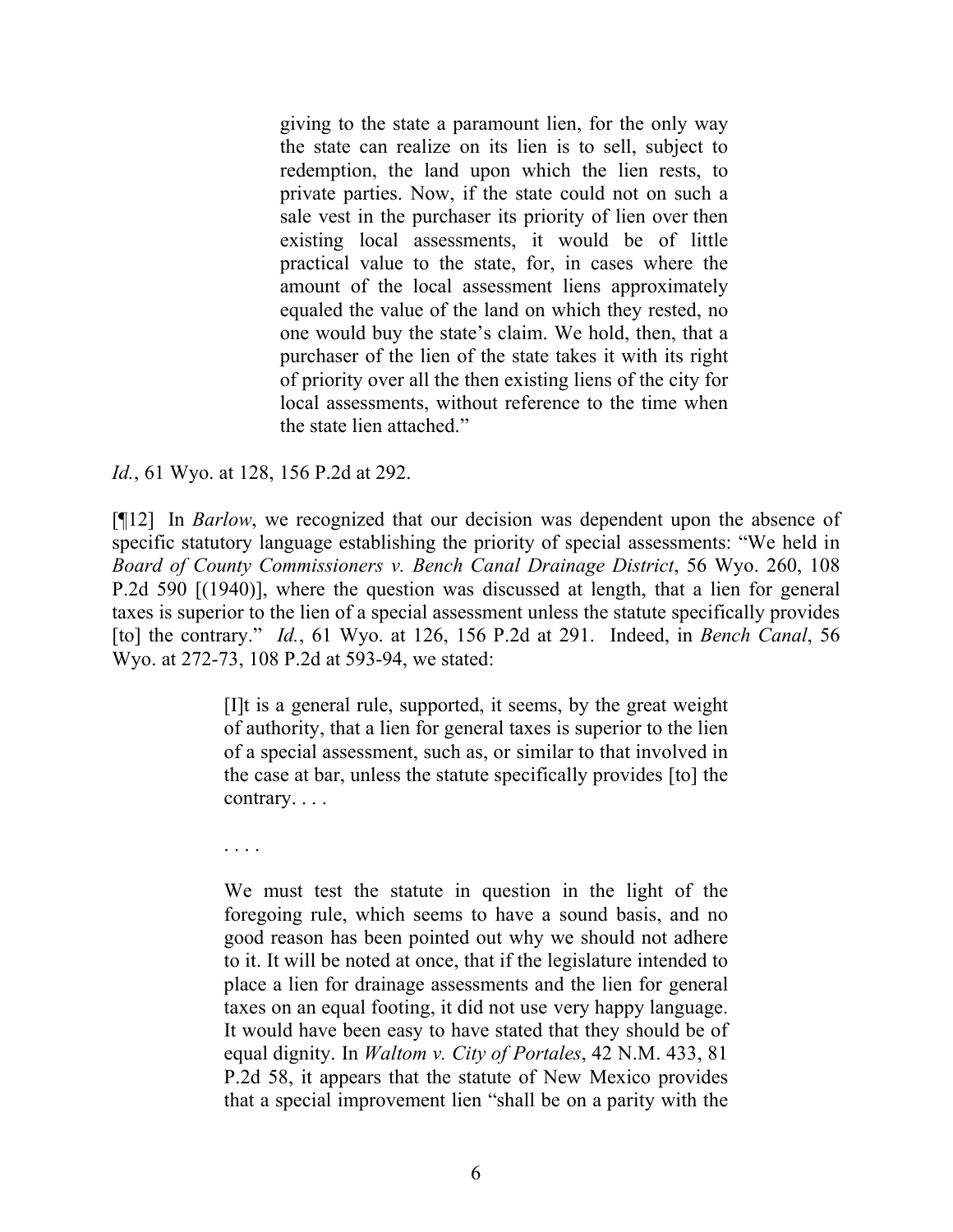tax lien of general taxes, and no sale of such property to enforce any general tax or other lien shall extinguish the perpetual lien of such assessment." Here we find clear and explicit language, and the court held, of course, that the liens were on a parity. Counsel for the drainage district want us to construe the statute involved in the case at bar, as the New Mexico court construed its statute, though the difference is that between day and night.

Since the decisions in *Barlow* and *Bench Canal*, our statutes have been amended and now provide that "The holder of the certificate of purchase takes subject to any special assessments for local or public improvements." 1981 Wyo. Sess. Laws ch. 160, § 1 (now codified at Wyo. Stat. Ann.  $\S 39-13-108(e)(iii)(E)$ .

[¶13] In this case, the Brocks are the holders of a certificate of purchase on the property. They obtained that certificate of purchase by purchasing the property for the delinquent taxes assessed against the property. No statute similar to Wyo. Stat. Ann. § 39-13-  $108(e)(iii)(E)$  is applicable here that would provide priority to the lien asserted by the Department. The statute upon which the Department relies specifically subordinates its lien to a "claim" for "taxes." The Brocks' lien is predicated upon the certificate of purchase that it obtained pursuant to the statutory procedure established for the collection of taxes. That procedure allows the county treasurer to "[C]ollect delinquent taxes by sale of real property." Wyo. Stat. Ann.  $\S 39-13-108(e)$ (ii)(A). A purchaser who pays the applicable taxes, interest, and fees receives a certificate of purchase. Wyo. Stat. Ann. § 39-13-108(e)(iii)(C). After passage of the required time, "Holders of certificates of purchase of real property sold for delinquent taxes" may apply for a tax deed. Wyo. Stat. Ann. § 39-13-108 $(e)(v)(B)$ . The Brocks' lien is a "claim" for "taxes."<sup>5</sup> There is no ambiguity between Wyo. Stat. Ann. § 39-13-108(d)(ii) and Wyo. Stat. Ann. § 27-3-512 in need of reconciliation. The plain language of both statutes indicates that a lien for taxes is superior to a claim for contributions to the unemployment compensation fund.<sup>6</sup>

[¶14] The Department also asserts that our decision in *Alamo Drainage Dist. v. Board of* 

 $\overline{a}$ 

<sup>5</sup> Further support for this conclusion is found in *Alamo Drainage Dist. v. Board of County Comm'rs*, 60 Wyo. 177, 182, 148 P.2d 229, 230 (1944), where we described the county's certificate of purchase for taxes as a "general tax lien."

 $6$  We would reach the same result following a determination that Wyo. Stat. Ann. § 27-3-512 does not apply to the current proceedings. The legislature clearly indicated its intent to establish the priority of liens for unpaid unemployment compensation contributions in some circumstances. If the legislature intended that those liens were to have priority in the situation presented here, it could have easily done so in a manner similar to Wyo. Stat. Ann. § 39-13-108(e)(iii)(E). The fact that it has not indicates that the holder of a certificate of purchase for taxes has priority over such claims.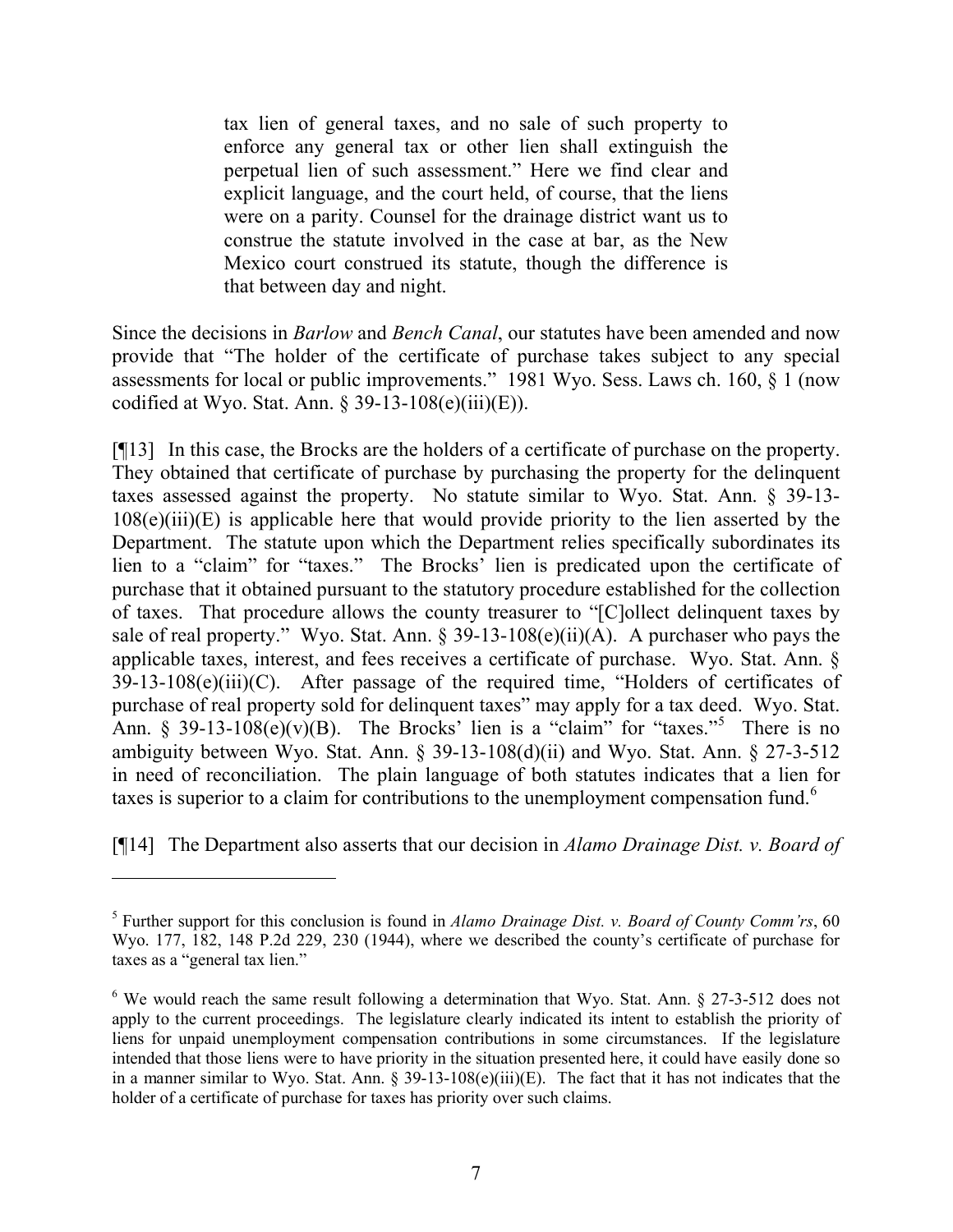*County Comm'rs*, 60 Wyo. 177, 148 P.2d 229 (1944) indicates that its lien has priority over the Brocks' certificate of purchase. That case, however, is distinguishable. In *Alamo*, the Alamo Drainage District issued bonds to finance installation of a drainage system in Big Horn County. The state purchased the bonds in 1924 with money from "the permanent school funds of the State." *Id.*, 60 Wyo. at 185, 148 P.2d at 231. In 1934, after the District failed to pay taxes assessed on the land, the county treasurer of Big Horn County sold the land at a tax sale and issued the certificate of purchase to Big Horn County, the purchaser at the sale. *Id.*, 60 Wyo. at 184, 148 P.2d at 231. The Board of County Commissioners of Big Horn County subsequently brought suit against the District in an attempt to foreclose its tax lien. *Id.*, 60 Wyo. at 182, 148 P.2d at 230. The district court found that the county's lien for general taxes was superior to the state's bonds. *Id.*

[¶15] On appeal, this Court held that the bonds had priority over the county's certificate of purchase for taxes. In analyzing the relative priority of the liens, the Court turned to two statutes: Section 115-2303, Rev. St. 1931 and the "Legislative Act of 1935," 1935 Wyo. Sess. Laws ch. 84, § 1. The 1931 law provided, similar to Wyo. Stat. Ann. § 39-13-108(d)(i), that "taxes upon real estate are hereby made a perpetual lien thereon against all persons or corporations except the United States and this state." The Legislative Act of 1935, in turn, provided, in terms substantially similar to current Wyo. Stat. Ann. § 39- 13-108(d)(ii), that the holder of a certificate of purchase for taxes has a lien which "shall be superior to any other lien, except that of junior tax sales or subsequent taxes[.]" The Court determined that, because the 1935 Act did not include the state directly or by necessary implication, the Act did not give the county's certificate of purchase priority over the bonds held by the state. *Id.*, 60 Wyo. at 188-91, 148 P.2d at 232-34. The Court then conducted an extensive review of the constitutional provisions indicating the importance of the state school fund before reiterating its conclusion that the 1935 Act did not apply to the drainage bonds held by the state because the state was not mentioned expressly or by implication in the 1935 Act:

> We shall not, in our conclusions herein, go further than necessary. The contention made herein by the Drainage District is that the lien of the State under its bonds is superior to the lien of the general taxes. With that contention we agree. We do so upon the theory that the State is not mentioned in the Legislative Act of 1935, as amended, nor does that Act contain any provision which, under the rule of law heretofore stated, includes the state by necessary implication. The paramount lien of the state above mentioned is, accordingly, unaffected by the statute of 1935 as amended and that superiority must be given effect in a foreclosure proceeding.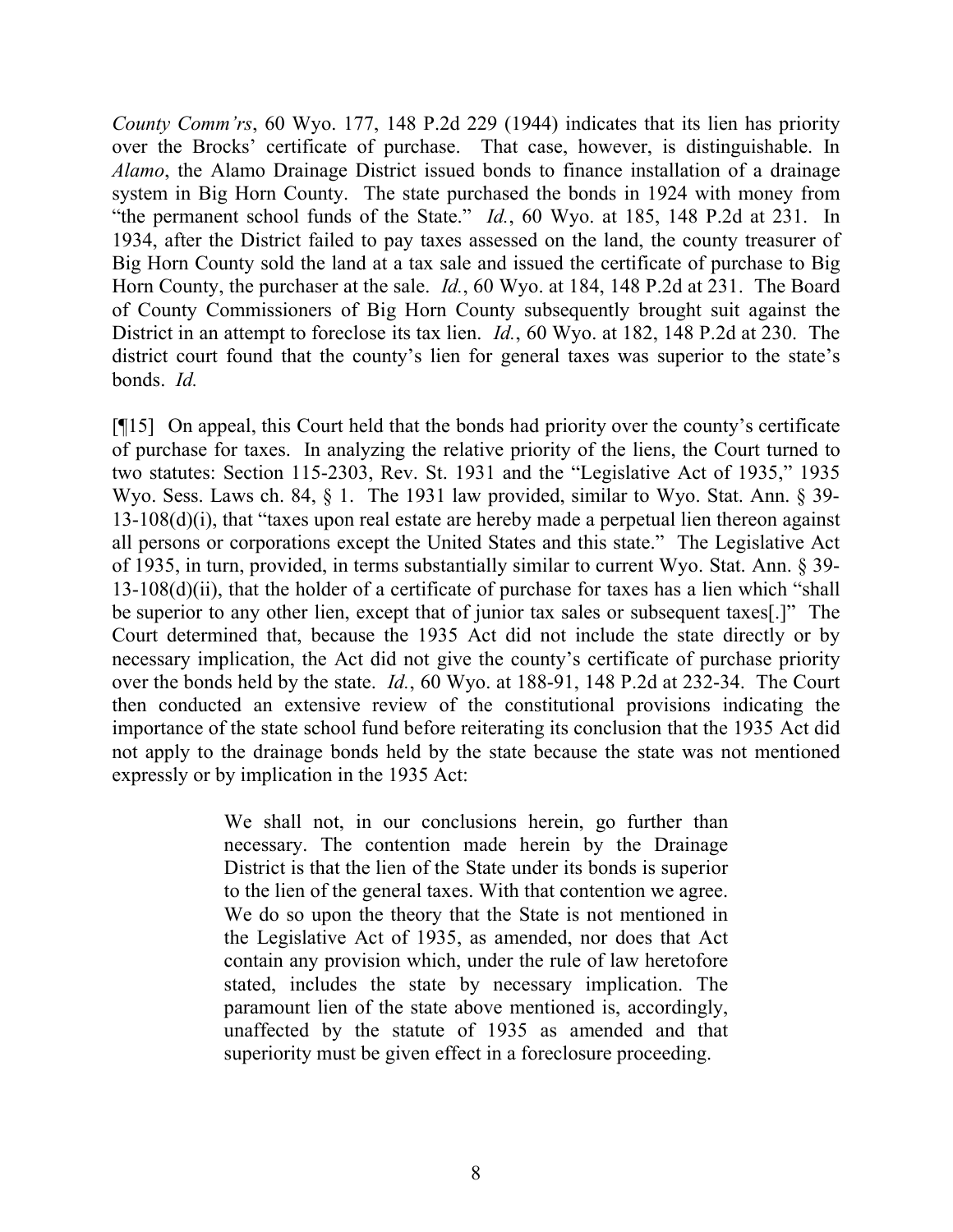*Id.*, 60 Wyo. at 200, 148 P.2d at 238. The Court, however, stopped short of deciding that the 1935 Act, was wholly inapplicable to the state:

> It is not necessary herein to hold that the Legislative Act of 1935 as amended is wholly ineffectual so far as the state is concerned. No such contention is made herein. The policy of the State is, and should be, to place the land which for so many years has paid neither the general taxes nor the drainage taxes, again upon the tax roll. *Ledegar v. Bockoven*, 77 Okla. 58, 185 P. 1097, 1100. *See Brewer v. Feigenbaum*, 47 Cal. App. 2d 171, 117 P.2d 737; *South San Joaquin Irr. Dist. v. Hornbeck*, 2 Cal. 2d 485, 490, 42 P.2d 64, 66. In fact it has been held that the economic interests of the State may justify the exercise of its continuing and dominant protective power notwithstanding interference with contracts. *Keefe v. Drain Com'r.*, 306 Mich. 503, 11 N.W.2d 220, and cases cited; 16 C.J.S. 702, note. Whether the Legislative Act of 1935, as amended, should, under the proper facts, not in the record before us now, be held to be wholly inapplicable to the State need not now be decided, though it might be well for all interested parties to re-examine the statute in the light of all the various facts which might arise, and take such steps as may be deemed proper or necessary, if any. We need go no further in this case than to hold that under the fact[s], or lack of facts, as disclosed in the record, and under the constitutional and statutory provisions applicable, the State's lien heretofore mentioned is paramount to the lien of plaintiff, and the judgment of the trial court should be modified accordingly. It is so ordered.

*Id.*, 60 Wyo. at 200-01, 148 P.2d at 238.

[¶16] *Alamo* is distinguishable from the present case. In this case, there is no concern for appropriation of the permanent school fund and, further, no potential conflict between the relevant statutes and the Wyoming Constitution. Additionally, when considering liens of the state for delinquent unemployment compensation contributions, there is a specific statute, Wyo. Stat. Ann. § 27-3-512, addressing the priority of a state lien arising from the failure to make required contributions to the unemployment compensation fund. No similar statute or expression of legislative intent was at issue in *Alamo*. Further, in light of the subsequent addition of Wyo. Stat. Ann. § 39-13-108(e)(iii)(E), there appears to be little doubt that the holder of a certificate of purchase would take subject to the claim for assessments similar to those at issue in *Alamo*. Again, however, there is no similar expression of legislative intent with respect to the Department's assessments for